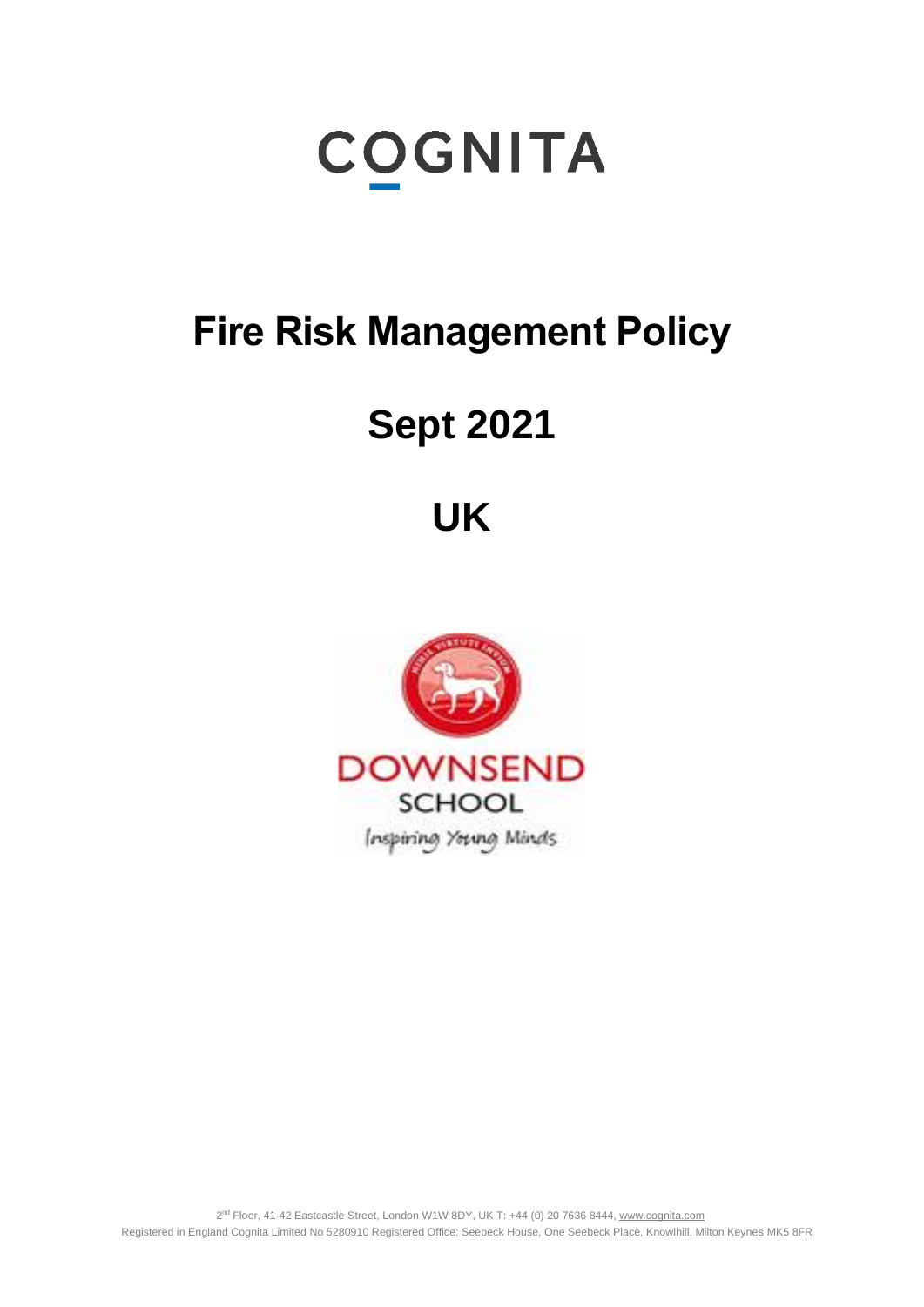Cognita requires that all Cognita UK Schools policies and procedures are in place to manage fire safety in all our premises; that fire risk assessments are carried out for each workplace, school, establishment, etc; and that mutual arrangements are made with those in joint occupancy;

#### **Key points**

The Regulatory Reform (Fire Safety) Order 2005 applies to all non-domestic premises and requires the Responsible Person (employers in workplaces) to carry out a fire risk assessment of their premises.

Cognita, being the employer and owner in respect of Cognita Schools, is the Responsible Person as defined by the Regulatory Reform (Fire Safety) Order 2005.

**Fire Risk Assessments must be reviewed at least every two years by the approved Fire Consultant or when there is any building alteration/change of occupation and use of the premises, or following a fire incident/emergency, etc. The School's Internal Fire Audit programme supplements this external FRA process to provide a suitably robust fire management system.**

**Emergency Plans must be drawn up for each premises, which reflect the outcome of the fire risk assessments.**

**Responsibilities in relation to this Policy fall on The Responsible Person and designated duty holders such as Head Teachers (Principal Dutyholder), Safety Assistants (nominated to support local fire safety management duties), Managers, Personnel, Fire Wardens, external Fire Safety Advisor and persons who otherwise have control of premises and employees.**

**Detailed information and guidance is given in the attached Appendices.**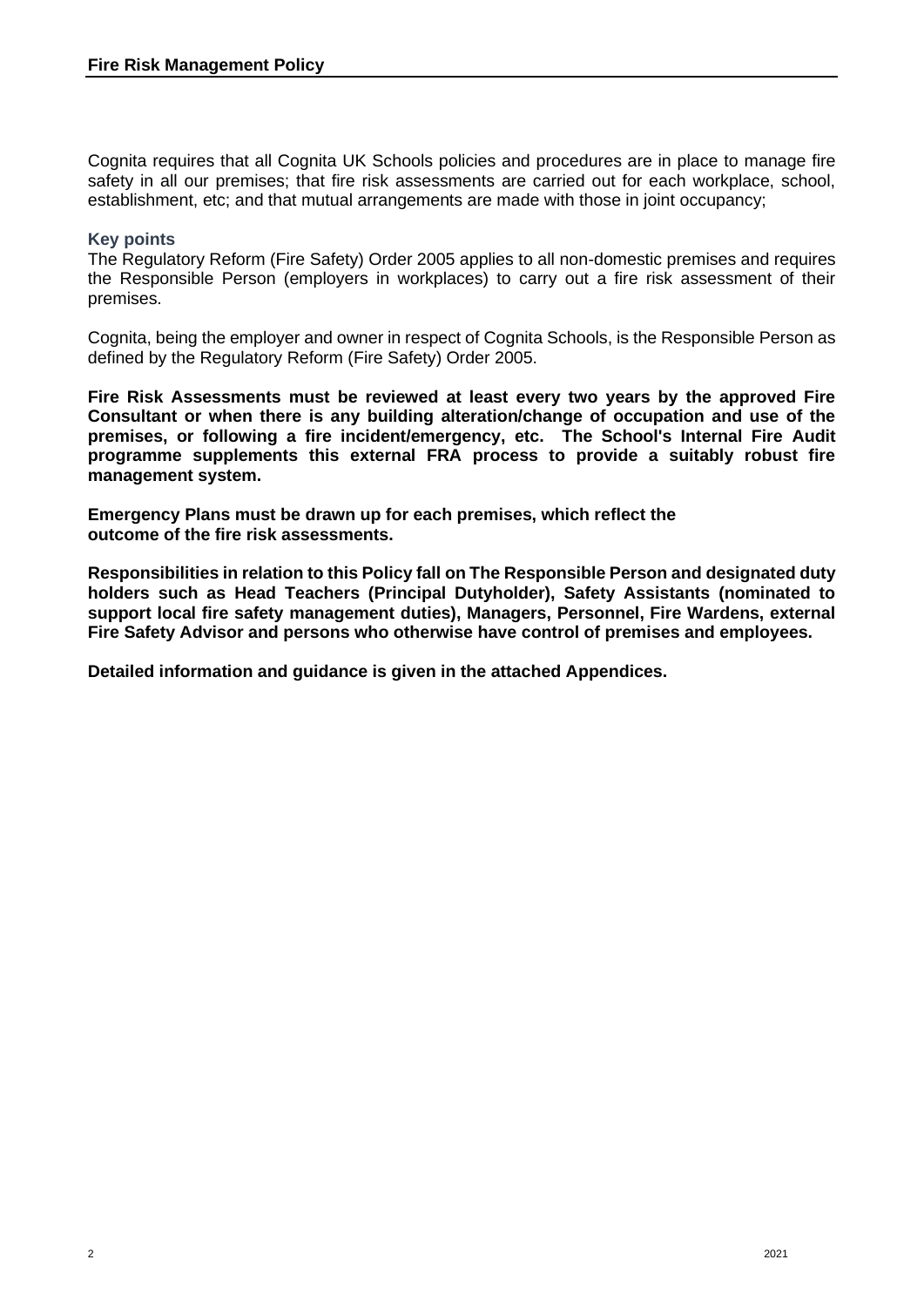# **Fire Safety Management Corporate Policy**

# **1 Introduction**

- 1.1 This Policy describes the arrangements for effectively managing fire safety so as to prevent fire occurring and, in the event of fire, to protect people and property.
- 1.2 Compliance with the Policy is crucial in the context of business continuity planning and risk management generally, and to comply with the Regulatory Reform (Fire Safety) Order 2005, which became effective on 1st October 2006.
- 1.3 The responsibility for complying with the Order rests with the 'responsible person'. This is the employer in respect of workplaces. Any duty imposed on the responsible person in respect of premises shall also be imposed on every person, other than the responsible person who has, to any extent, control of those premises (Head Teacher, Business Manager, teaching staff and other employees) so far as the requirements relate to matters within his/her control.
- 1.4 The guidance contained in the Appendices 1 and 2 includes more detailed information on specific matters referred to in this policy.

# **Responsibilities**

#### **2 Head Teachers (Principal Dutyholders) will:**

- 2.1 Ensure that this Policy and/or any departmental fire safety policies/codes of practice that complement this Policy are in place, properly implemented and reviewed.
- 2.2 Ensure that a competent person (Safety Assistant) is appointed for all of their premises to oversee and implement fire safety arrangements, and ensure that they are competent and appropriately trained to undertake their duties;
- 2.3 Ensure that arrangements are in place for the completion of Fire Risk Assessments, including, where appropriate, technical surveys in respect of fire protection;
- 2.4 Ensure, in conjunction with the outcome of the fire risk assessment that the recommendations of the fire risk assessment are implemented and that all necessary fire precautionary measures and procedures, fire safety systems and equipment are provided and maintained as required.
- 2.5 Ensure that fire, security, and health and safety arrangements at each premise are complementary.
- 2.6 Ensure that staff are appropriately trained in fire safety procedures to reflect the requirements of the fire risk assessment;
- 2.7 Arrange for the Emergency Plan to be issued to their employees, visitors,etc. to inform them what to do in the event of fire, particularly safeevacuation;
- 2.8 Liaise with the local Trade Union Safety Representative, where appointed, onall aspects of the above arrangements.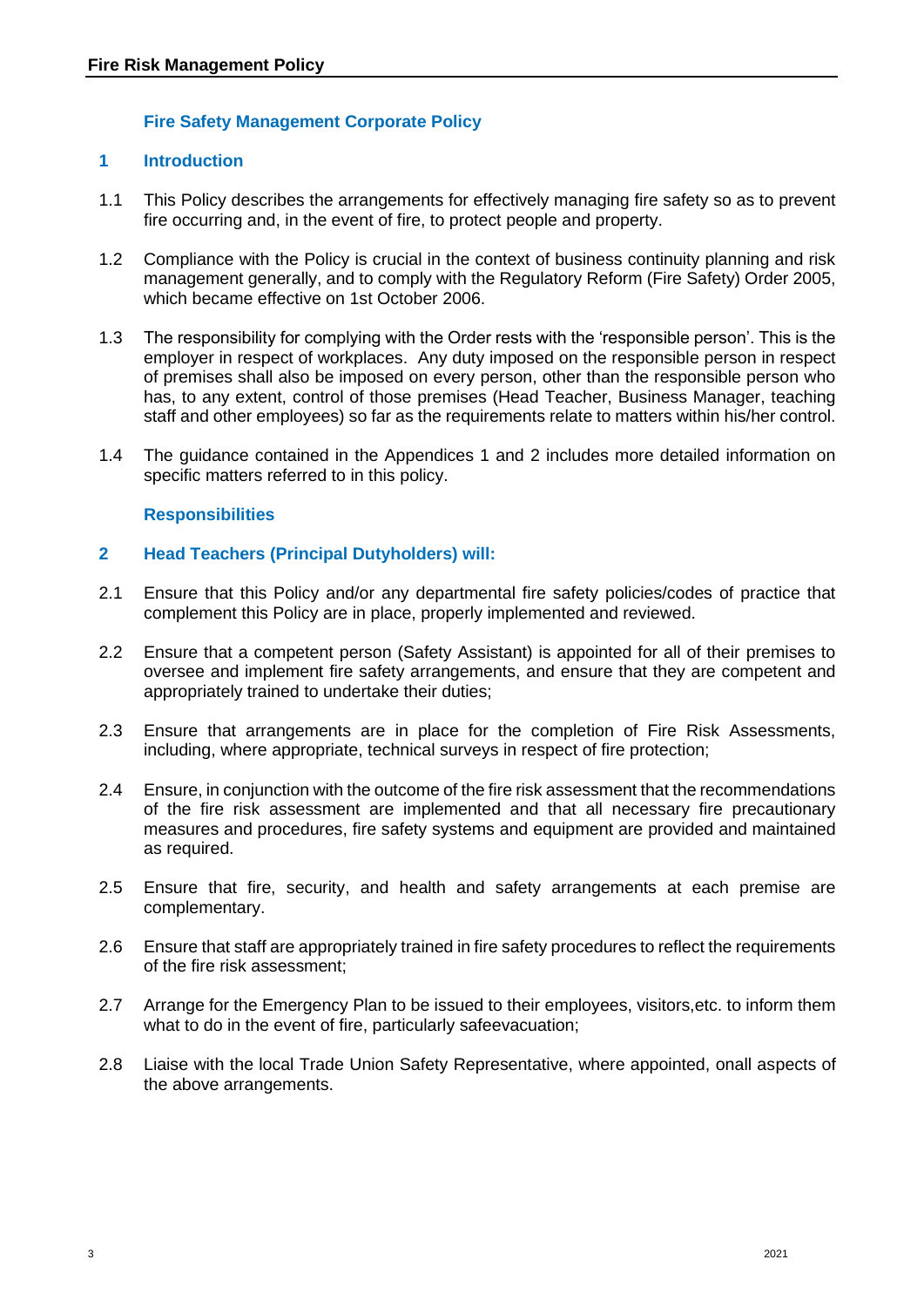#### **3 Nominated Safety Assistants with responsibility for premises or parts of premises will:**

- 3.1 Ensure that Fire Alarm and Detection Systems, Emergency Lighting and Fire Extinguishers are appropriately located and properly maintained;
- 3.2 Ensure that a robust and effective Emergency Plan is in place at each location to safely evacuate all persons, whether employees, visitors or service users. This Emergency Plan must take into account people with mobility, some sensory and some learning impairments, including those with temporary impairments, which will affect their ability to use stairs or otherwise evacuate premises promptly. The plan must be internally deliverable and not reliant on the Fire and Rescue Service to complete the evacuation;
- 3.3 Ensure that a Personal Emergency Evacuation Plan (PEEP) is developed for all relevant persons e.g. employees, service users, in accordance with the guidance on PEEPs, which is contained in Section 6 of the Fire Management File. When necessary, further advice may be sought from the Fire Safety Advisor.
- 3.4 Ensure that if there is any doubt about the provision of new or replacement fire safety equipment or alteration to existing layouts, advice is sought from the Fire Safety Advisor;
- 3.5 Ensure that a copy of the current fire risk assessment for their premises is readily accessible, its provisions complied with;
- 3.6 Ensure that fire risk assessments are reviewed at every two years or whenever there is any building alteration, change of occupation or use of the premises or following an incident involving fire.
- 3.7 Ensure that internal fire safety audits are carried out at the designated frequencies. A model audit form is provided in Section 10 of this Fire Management File.
- 3.8 Ensure that effective arrangements are in place for contacting the emergency services;
- 3.9 Ensure that the Fire and Rescue Service are aware of any significant hazards associated with the premises e.g. oxygen cylinders, storage of petrol, chemicals, etc;
- 3.10 Arrange and review Fire Evacuation Drills at the beginning of each Term;
- 3.11 Ensure that Fire Action Notices (displayed as a minimum at Fire Alarm Call Points) and Fire Signage are appropriate and kept up to date;
- 3.12 Ensure all escape routes are kept clear of obstructions and that access to Fire Extinguishers and Fire Alarm Call Points are not impeded; and
- 3.13 Ensure that the annual testing of portable electrical equipment and periodic testing (5 yearly) of the fixed electrical installations has been carried out.

#### **4 Sources of Help and Advice**

- 4.1 Cognita Facilities Team and the Fire Safety Advisor will provide additional advice and guidance, on request, to assist with the implementation of this Policy, and ensure it is kept up to date in accordance with any changes in legislation and reflects current best practice;
- 4.2 Cognita will provide additional advice and guidance in respect of fire risk assessments and where applicable, specialist advice in respect of physical building structure from a fire safety perspective;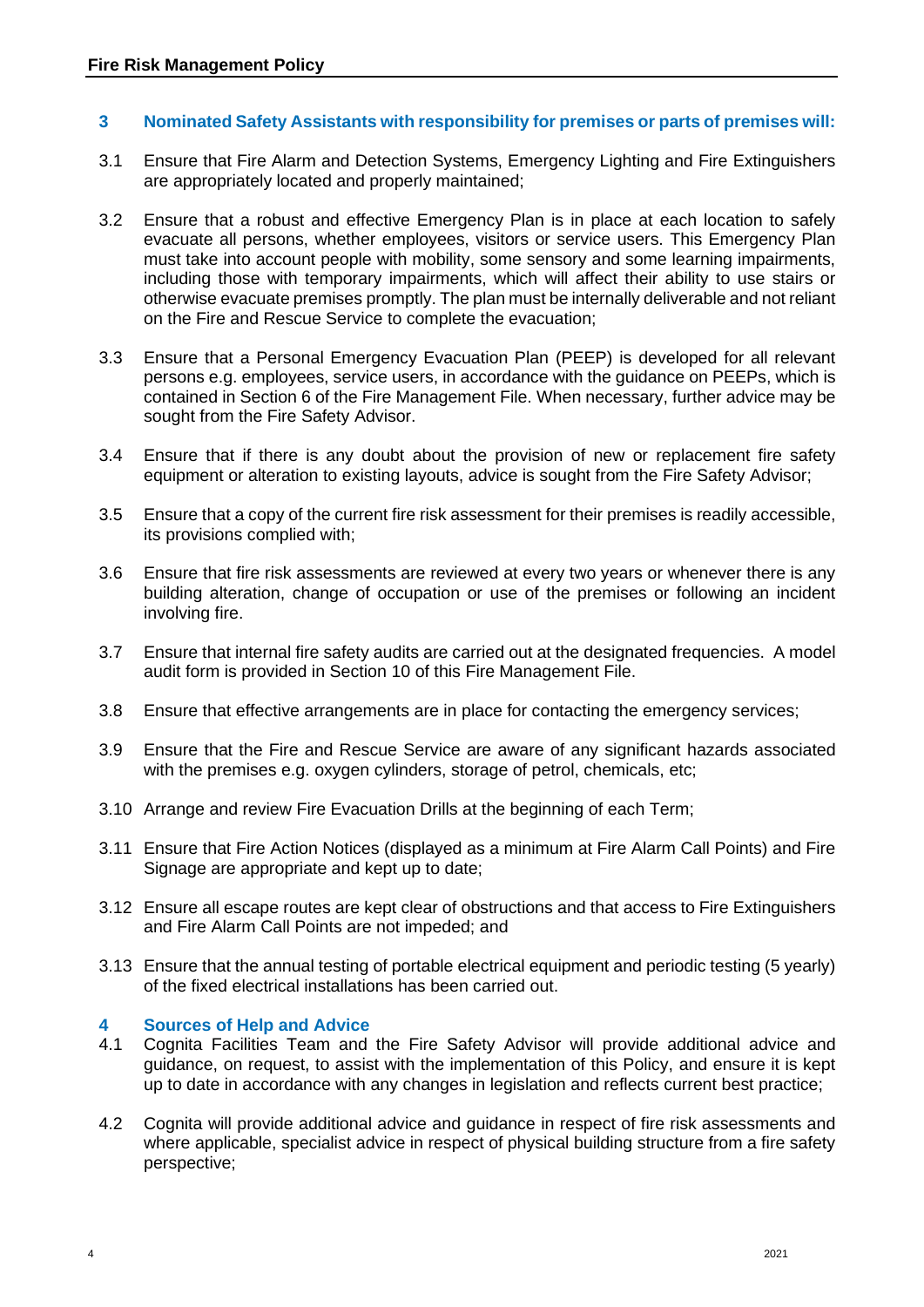# **5 Fire Wardens will**

- 5.1 Pro-actively monitor any fire protection measures and equipment present;
- 5.2 Competently react to emergency situations, in accordance with training;
- 5.3 Know how to raise the alarm and call the emergency services, along with being familiar with the means of escape in the area in which they are responsible;
- 5.4 Ensure that evacuations are carried out in an orderly manner; and
- 5.5 Support roll call to ensure that everyone has been accounted for.

#### **6 Employees must**

- 6.1 Ensure they are familiar with the Emergency Plan for their workplace and co–operate by participating in Fire Evacuation Drills and by observing practical fire safety arrangements;
- 6.2 Know, and co-operate with the Responsible Person's requirements and policies relating to fire safety for their workplace;
- 6.3 Report to their manager or supervisor any concerns about fire safety;
- 6.4 Be familiar with all escape routes;
- 6.5 Not wedge fire doors open, nor block or obstruct them nor abuse or interfere with any fire safety equipment or procedures or tolerate such actions by others.
- 6.6 Be aware of the action to be taken on discovering a fire, hearing a fire alarm, for raising the alarm (including the location of Fire Alarm Call Points) and calling the Fire and Rescue Service;
- 6.7 Promptly evacuate the premises, in accordance with the Emergency Plan, to a place of safety without putting themselves and others at risk, and NOT attempt to extinguish a fire unless they have been specifically trained; and
- 6.8 Comply with law relating to smoking and the employer's no smoking policy. N.B. Failure by an employee to cooperate with the employer's fire safety arrangements is an offence under article 23 of the Regulatory reform (Fire Safety) Order 2005.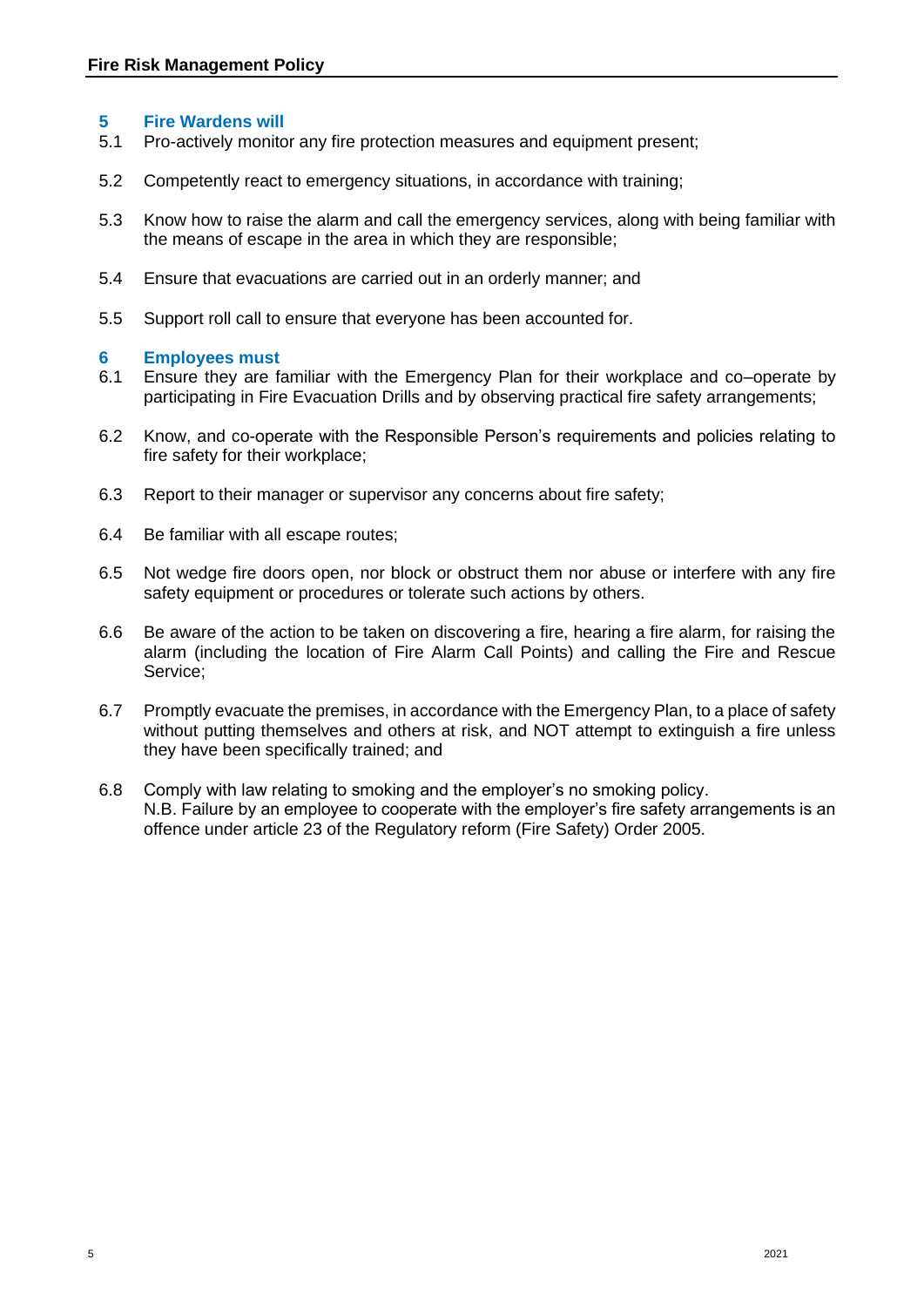# **APPENDIX 1: Guidance to the Policy for Fire Safety Management**

### **Useful reference documents which should be used to support your fire safety risk assessments and development of fire precautions.**

The Fire Safety Risk Assessment Guides published by [Home office.](https://www.gov.uk/government/publications/fire-safety-risk-assessment-educational-premises) These are referred to in Section 13 of the Fire Management File.

### **Practical Fire Safety Arrangements**

As part of a holistic fire safety management system, in addition to the management action outlined below, considerations of passive and active fire precautions are essential.

Passive Fire Precautions are concerned with the physical conditions at workplaces which are designed to facilitate containment of fire by design, construction and layout, effective communication and safe evacuation. In particular the:

- materials specification, design, construction and inspection of buildings, fire doors and escape routes taking into account the needs of pupils, service users, people with disabilities, contractors, members of the public, etc;
- appropriate safe and secure location of building services e.g. gas;
- provision of clear fire safety signage for escape routes and final exits, in
- conformity with the Regulatory Reform (Fire Safety) Order 2005, Health and Safety (Safety Signs and Signals) Regulations 1996 and The Equality Act 2010.
- provision of prominently located Fire Action Notices (e.g. by Fire Alarm Call Points) to inform people of the action to be taken in the event of fire;
- education and training of staff in fire safety arrangements, in particular
- evacuation procedures and drills.

Active Fire Precautions are those features of the fire safety management system that detect and operate in the event of a fire, including fire alarm systemsemergency lighting systems and fire fighting equipment. In particular:

- the installation, maintenance, inspection and weekly testing of fire alarms;
- the appropriate design, location, operation, monthly inspection and annual testing of adequate (emergency) lighting systems for fire escape routes;
- the provision, use, appropriate type and location, and annual maintenance of portable fire extinguishers.

Fire safety inspections of the premises must be carried out at the frequency specified in the Fire Safety Inspections of the Premises section (Appendix A, section A1) of the Fire Safety Guides, which can be viewed at [https://www.gov.uk/government/collections/fire-safety-law-and-guidance](https://www.gov.uk/government/collections/fire-safety-law-and-guidance-documents-for-business)[documents-for-business](https://www.gov.uk/government/collections/fire-safety-law-and-guidance-documents-for-business)

# **Fire Risk Assessments**

Fire risk assessments are a requirement of the Regulatory Reform (Fire Safety) Order 2005 and are a structured approach to determining the risk of fire occurring in a workplace or from a work activity, and identifying the precautions necessary to eliminate, reduce or manage the risk. The outcome of the risk assessment must form the basis of the Emergency Plan.

Risk assessments must take into account those who could be affected, e.g. numbers involved, their location, physical and mental capabilities and employees of organisations with whom a workplace is shared. Where appropriate, an individual PEEP must be developed for staff, pupils or service users who have known disabilities that will impact on their ability to evacuate the particular premises.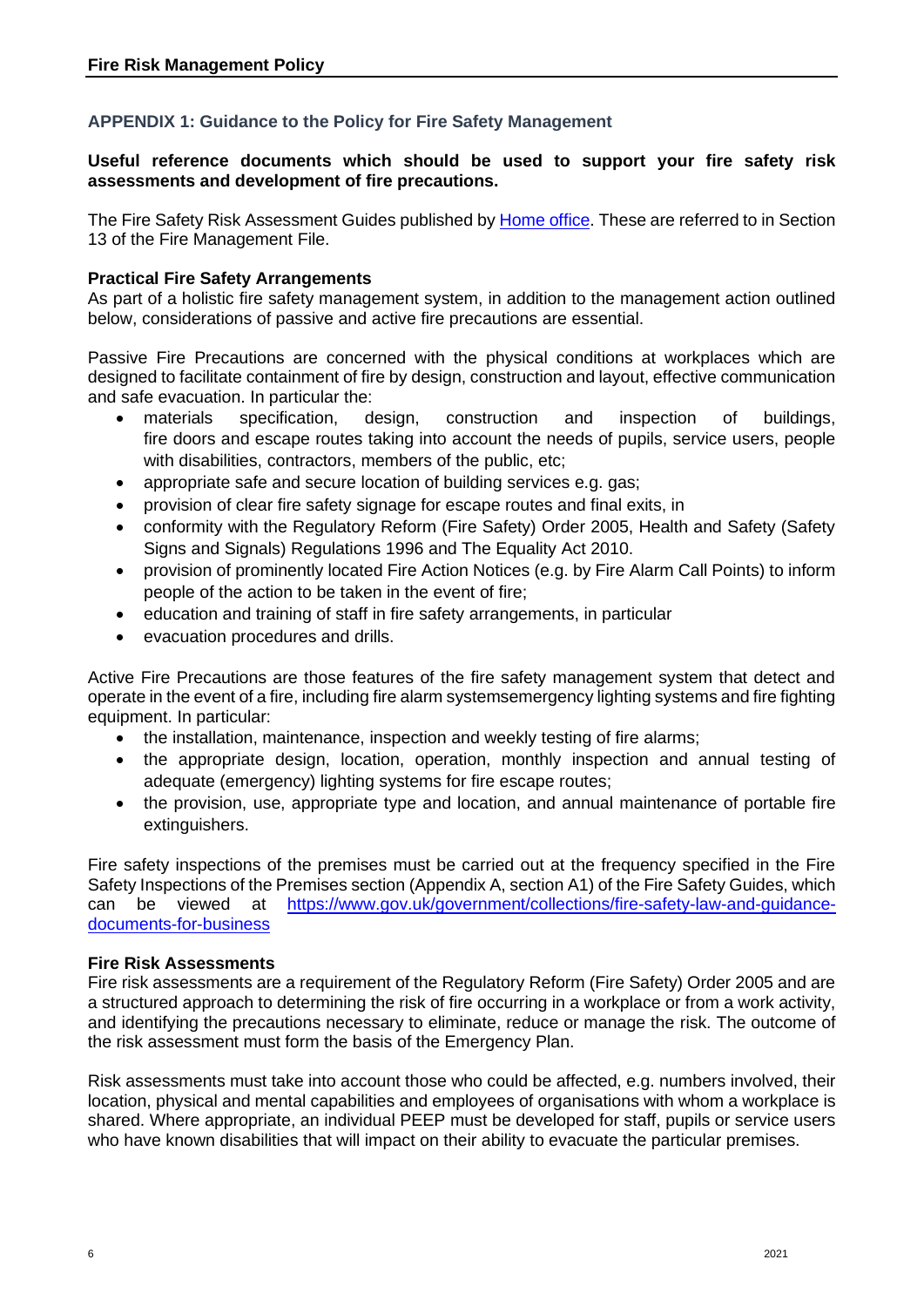Particular care should be taken when giving consideration to the use of Refuges as part of a PEEP. Placing people with mobility impairments, who cannot manage stairs without significant support, into a temporary Refuge is only acceptable if the Emergency Plan contains a robust and effective plan to enable them to be removed from the Refuge, to an external place of safety. Such plans must not rely on the Fire and Rescue Service to affect the rescue. Where an effective plan to quickly remove persons in a Refuge to an external place of safety cannot be put into place, then alternatives to a Refuge must be considered. A guidance note on PEEPs has been developed and is contained in Section 6 of the Fire Management Folder. When necessary, further advice may be sought from the Fire Safety Advisor.

Keeping sources of fuel such as combustible materials, flammable substances and waste; separated from sources of ignition including work equipment, lighting, hot surfaces, hot working processes, carelessness by contractors, etc on site, and arson must also be taken into account.

The risk evaluation and appropriate control measures to be taken into account will include those practical fire safety arrangements outlined above.

# **Fire Safety Audits**

Fire Safety Audits may be carried out at any Cognita School by the Fire and Rescue Service who are the enforcing authority for this legislation and are likely to include a request to inspect the following documentation;

- Fire Safety Risk Assessment
- Fire Safety Policy
- Premises Specific Fire Safety Handbook or File, containing:
	- o Fire Safety Maintenance Records
	- o Fire Safety Log Book
	- o Written Fire Evacuation Plan
	- o Records of Staff Fire Safety Training

#### **Historic Buildings**

Cognita Schools occupy a number of historic and/or listed buildings. These buildings may present particular difficulties in achieving acceptable standards of fire safety and emergency evacuation commensurate with the character, structure, fabric and contents of the buildings.

An holistic approach to these situations will be required based on the premises specific fire risk assessment; which should take into account appropriate levels of supervision and surveillance, as well as practical security arrangements, e.g. engineered solutions, anti–arson mailbox, CCTV etc. and the statutory need to provide an effective and robust Emergency Plan.

#### **Further Guidance**

Specific guidance, where appropriate, is listed in Section 13 of the Fire Management File.